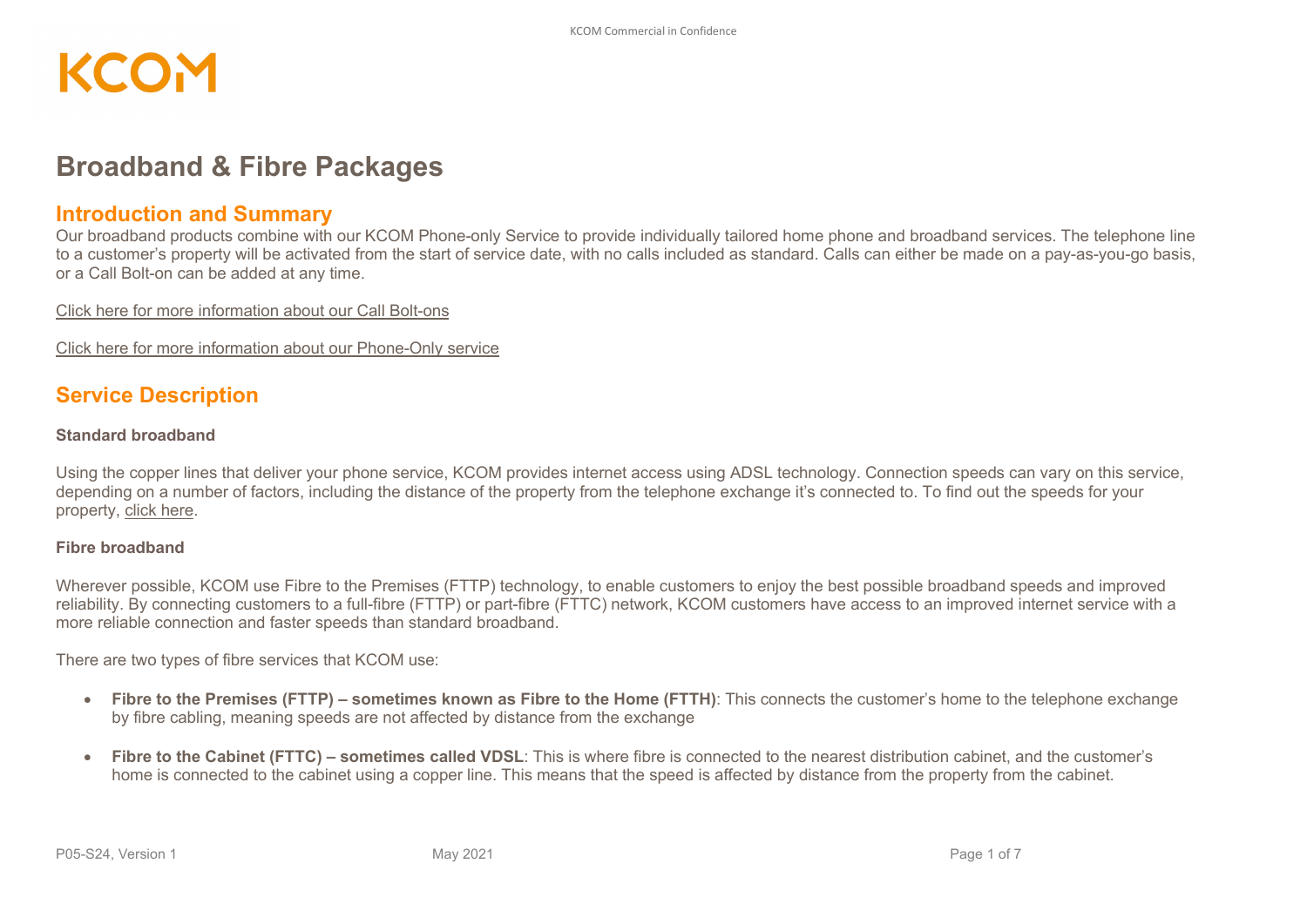### **Pricing & Payments**

All prices below are inclusive of VAT, unless otherwise stated. Additional costs apply for customers that choose not to pay by Direct Debit, and those that opt for paper billing. For these associated costs, please see the Service Details section of this document. Paying by Direct Debit and having online billing can save customers up to £2.50 a month, as well as providing the convenience of being able to check your account and track usage if you're on a limited-allowance package.

#### **Contract Term**

The standard contract term for these packages is 18 months. If a service is ended before the agreed contract term has expired, early termination fees will apply – please see the Service Details section of this document.

### **Installation**

Installation of KCOM broadband or Lightstream to a customer's property may be subject to an installation fee – details of these can be found under the package profiles in the Service details section of this document.

### **Equipment and Installation Services**

Unless otherwise stated, the cost of your KCOM broadband activation charge will include the equipment and installation shown below. Activation costs can be found in the Service Details section of this document.

| <b>KCOM Service</b>               | <b>Equipment provided</b>                                                                     | Installation service                                                                                                                            |
|-----------------------------------|-----------------------------------------------------------------------------------------------|-------------------------------------------------------------------------------------------------------------------------------------------------|
| <b>Standard ADSL</b><br>broadband | Wireless broadband router                                                                     | Router posted to service address $(£6.49$ delivery) – customer to<br>self-install                                                               |
| <b>FTTC (VDSL) Lightstream</b>    | Wireless broadband router                                                                     | Engineer visits property to install router (appointment required)                                                                               |
| <b>FTTP Lightstream</b>           | Wireless broadband router<br>Internal fibre box (ONT)<br>External fibre connection unit (CTU) | CTU installed to exterior of property (no appointment required)<br>Engineer visits property to install ONT and router (appointment<br>required) |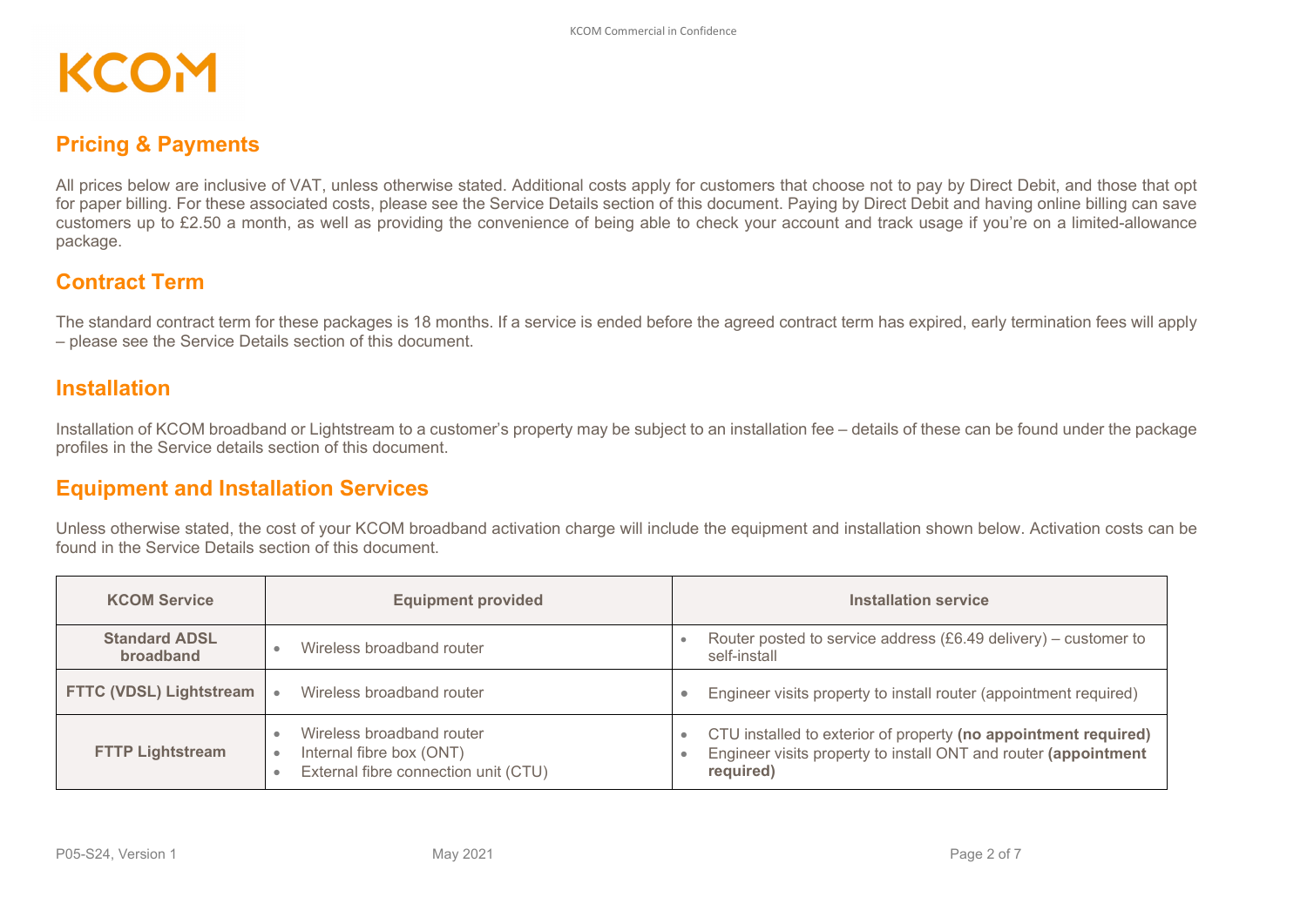| <b>VOIP Lightstream (phone</b><br>and broadband delivered<br>over fibre) | Master phone socket (NTE) connected to the ONT<br>to provide telephone service<br>Battery Back Unit (BBU) for phone service<br>$\bullet$<br>'If you are taking service outside KCOM's original<br>licensed network geographical area listed below, we<br>will only provide a battery back-up unit if you do not<br>have the ability to make calls from a mobile phone in<br>the event of a power failure, you have poor mobile<br>phone coverage or you are deemed at risk or<br>vulnerable.'<br>Areas outside of KCOM's original licensed network<br>geographical area:<br><b>Driffield</b><br>Nafferton<br>Market Weighton<br>$\bullet$<br>Pocklington<br>$\bullet$<br>Howden<br>$\bullet$<br>Goole<br>Selby<br>$\bullet$<br>Hornsea<br>$\bullet$<br>Withernsea | CTU installed to exterior of property (no appointment required)<br>$\bullet$<br>Engineer visits property to install ONT, router, NTE and BBU<br>(appointment required if BBU needed) |
|--------------------------------------------------------------------------|-------------------------------------------------------------------------------------------------------------------------------------------------------------------------------------------------------------------------------------------------------------------------------------------------------------------------------------------------------------------------------------------------------------------------------------------------------------------------------------------------------------------------------------------------------------------------------------------------------------------------------------------------------------------------------------------------------------------------------------------------------------------|--------------------------------------------------------------------------------------------------------------------------------------------------------------------------------------|
|--------------------------------------------------------------------------|-------------------------------------------------------------------------------------------------------------------------------------------------------------------------------------------------------------------------------------------------------------------------------------------------------------------------------------------------------------------------------------------------------------------------------------------------------------------------------------------------------------------------------------------------------------------------------------------------------------------------------------------------------------------------------------------------------------------------------------------------------------------|--------------------------------------------------------------------------------------------------------------------------------------------------------------------------------------|

If we provide a router for you to use with the service on or after 1st August 2019, the following conditions will apply;

- We will retain ownership of the router at all times.
- We will provide a lifetime warranty on any router we supply to you to use with the service. This means that we will repair or replace the router if it becomes faulty during the period you are taking the service from us. However, any deliberate or accidental damage to the router will not be covered. We will not be responsible for repairing faults on routers we have not supplied.
- When you terminate your broadband service with us, you must return the router we have supplied to us or (if we choose) make it available for collection in a reasonable condition, allowing for fair wear and tear.
- If you do not return the router we may charge you up to £50 for non-return. This will be shown on your final bill with KCOM.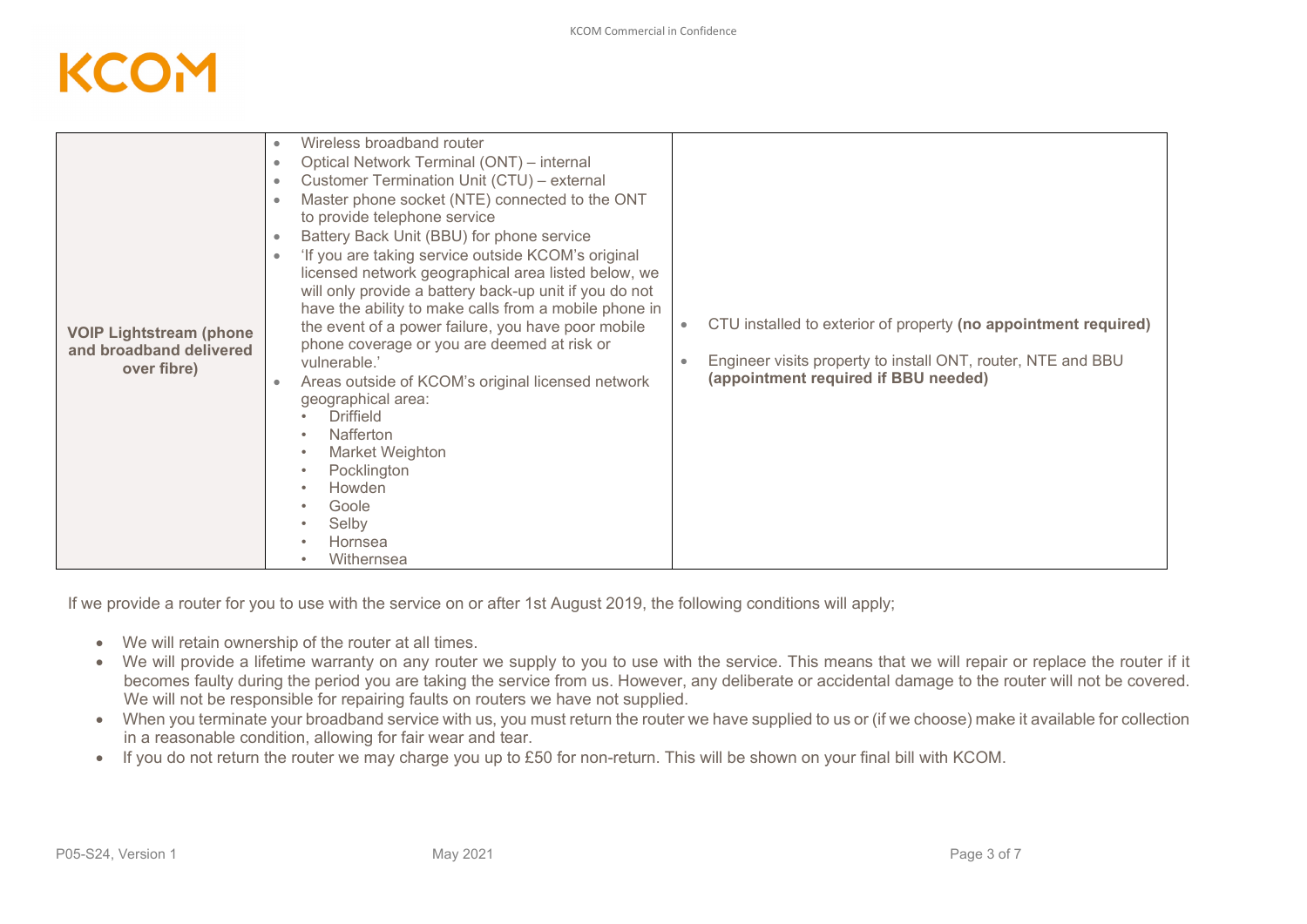### **Service Details**

| <b>Available to ADSL addresses only</b>       |                     |                       | <b>KCOM ADSL</b>                                 |                  |  |  |
|-----------------------------------------------|---------------------|-----------------------|--------------------------------------------------|------------------|--|--|
| <b>Data Allowance</b>                         |                     |                       | <b>100GB</b>                                     | <b>Unlimited</b> |  |  |
| <b>Monthly</b>                                | <b>Direct Debit</b> | <b>Online Billing</b> | £29.99                                           | £34.99           |  |  |
| <b>Rental</b>                                 |                     | Paper Billing         | £31.49                                           | £36.49           |  |  |
| (inc.<br>VAT)                                 | Non-Direct          | <b>Online Billing</b> | £30.99                                           | £35.99           |  |  |
|                                               | Debit               | Paper Billing         | £32.49                                           | £37.49           |  |  |
| <b>Connection Fee (inc. VAT)</b>              |                     |                       | £24.99                                           |                  |  |  |
| <b>Download speed</b>                         |                     |                       | Check the speeds available to your postcode here |                  |  |  |
| <b>Upload speed</b>                           |                     |                       | Check the speeds available to your postcode here |                  |  |  |
| Over usage cost per GB                        |                     |                       | £1.00 per GB                                     | N/A              |  |  |
| <b>Contract Term</b>                          |                     |                       | 18 months                                        |                  |  |  |
| Early Termination Fee (inc. VAT) <sup>1</sup> |                     |                       | £11.47                                           | £16.25           |  |  |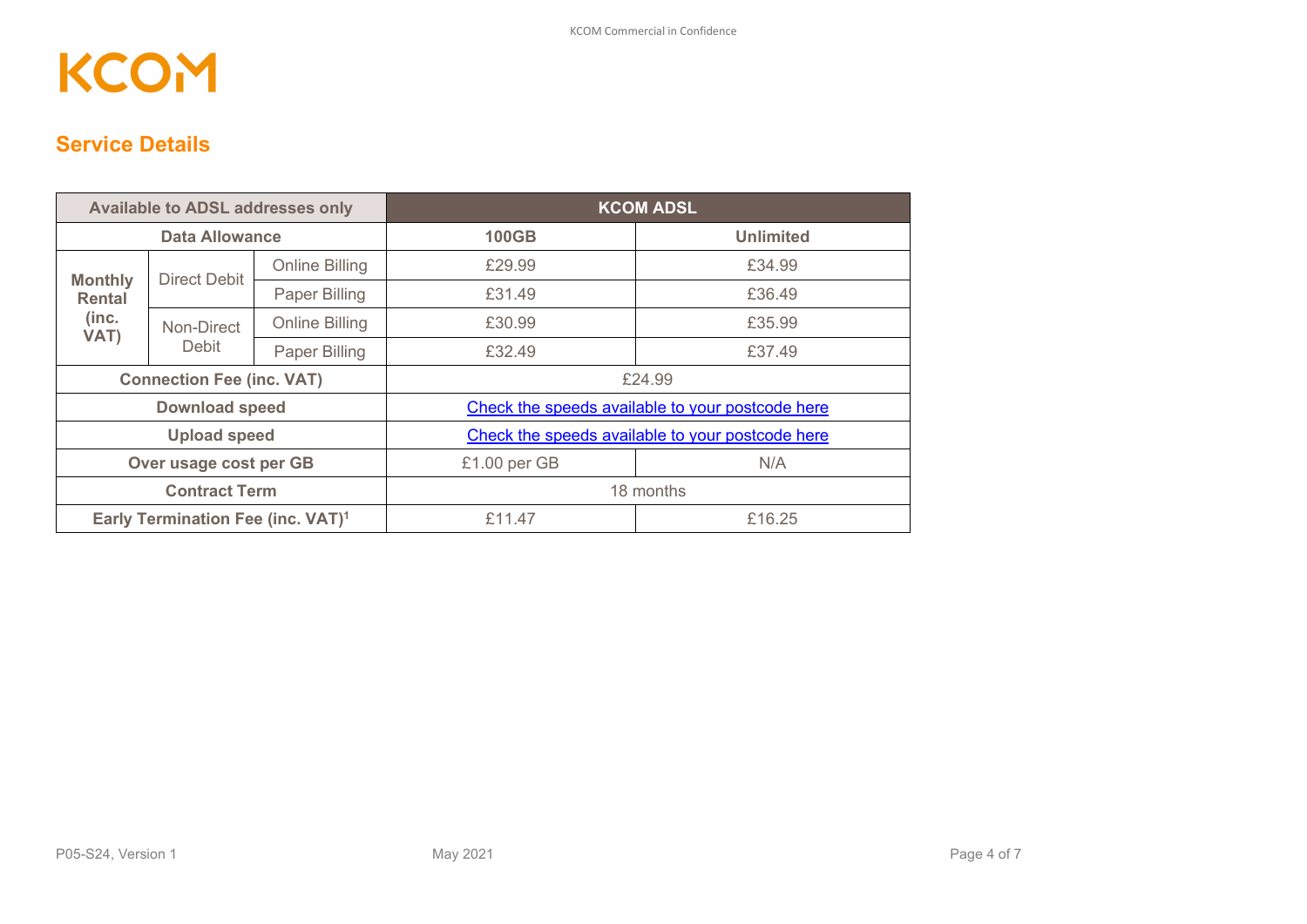| <b>Available to FTTC addresses only</b>       |                 |                       | <b>Fibre Lite</b>                                                   | Fibre 50                                                         |                  |           |  |  |
|-----------------------------------------------|-----------------|-----------------------|---------------------------------------------------------------------|------------------------------------------------------------------|------------------|-----------|--|--|
| <b>Data Allowance</b>                         |                 |                       | <b>Unlimited</b>                                                    | <b>50GB</b>                                                      | <b>Unlimited</b> |           |  |  |
|                                               | <b>Direct</b>   | Online Billing        | £29.99                                                              | £24.99                                                           | £34.99           | £44.99    |  |  |
| <b>Monthly</b><br>Rental                      | <b>Debit</b>    | Paper Billing         | £31.49                                                              | £26.49                                                           | £36.49           | £46.49    |  |  |
| (inc.<br>VAT)                                 | Non-            | <b>Online Billing</b> | £30.99                                                              | £25.99                                                           | £35.99           | £45.99    |  |  |
|                                               | Direct<br>Debit | Paper Billing         | £32.49                                                              | £27.49                                                           | £37.49           | £47.49    |  |  |
| <b>Connection Fee (inc. VAT)</b>              |                 |                       | £24.99                                                              |                                                                  |                  |           |  |  |
| <b>Download speed</b>                         |                 |                       | Up to 30Mbps<br>Check the speeds available<br>to your postcode here | Up to 50Mbps<br>Check the speeds available to your postcode here |                  |           |  |  |
| <b>Upload speed</b>                           |                 |                       | Up to 5Mbps<br>Check the speeds available<br>to your postcode here  | Up to 15Mbps<br>Check the speeds available to your postcode here |                  |           |  |  |
| Over usage cost per GB                        |                 |                       | N/A                                                                 | N/A<br>£1.00 per GB                                              |                  |           |  |  |
| <b>Contract Term</b>                          |                 |                       |                                                                     | 18 months                                                        |                  | 12 months |  |  |
| Early Termination Fee (inc. VAT) <sup>1</sup> |                 |                       | £11.47                                                              | £6.70                                                            | £16.25           | £25.32    |  |  |

Notes – Existing ADSL customers in exception areas will not be able to migrate onto Props 3.2 until they are FTTP enabled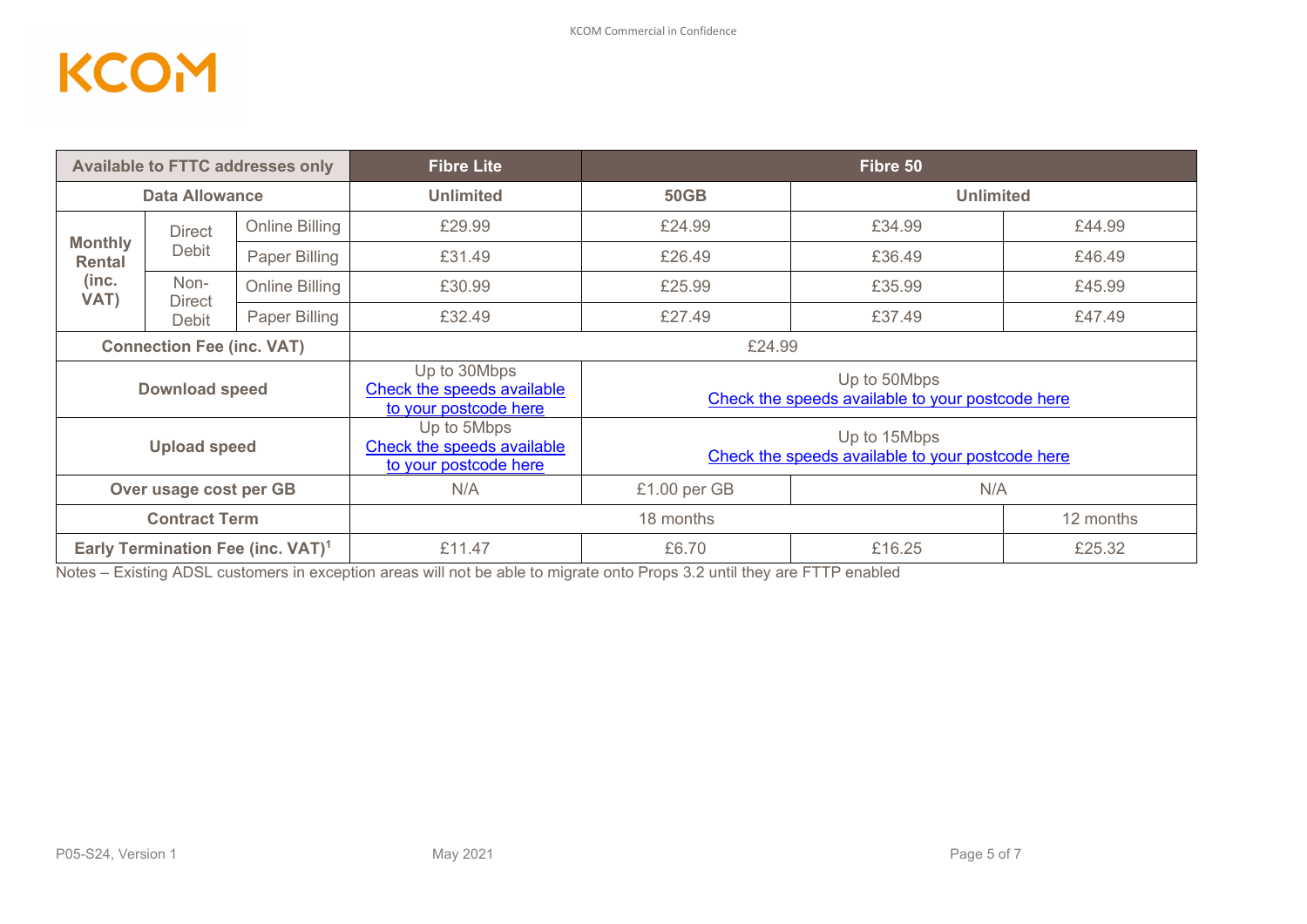| <b>Available to all FTTP</b><br><b>Full Fibre</b><br><b>Full Fibre 50</b><br>lite<br>addresses |                                               |                          |                                                                                    | <b>Full Fibre</b><br>100  | <b>Full Fibre</b><br>175 | <b>Full Fibre</b><br>300 | <b>Full Fibre</b><br>400 | <b>Full Fibre</b><br>500 | <b>Full Fibre</b><br>750 | <b>Full Fibre</b><br>900 |        |        |        |
|------------------------------------------------------------------------------------------------|-----------------------------------------------|--------------------------|------------------------------------------------------------------------------------|---------------------------|--------------------------|--------------------------|--------------------------|--------------------------|--------------------------|--------------------------|--------|--------|--------|
| <b>Data Allowance</b>                                                                          |                                               | <b>Unlimited</b>         | <b>50GB</b>                                                                        | <b>Unlimited</b>          |                          |                          |                          |                          |                          |                          |        |        |        |
|                                                                                                | <b>Direct</b>                                 | Online<br><b>Billing</b> | £29.99                                                                             | £24.99                    | £34.99                   | £44.99                   | £39.99                   | £44.99                   | £49.99                   | £54.99                   | £59.99 | £64.99 | £69.99 |
| <b>Monthly</b><br><b>Rental</b>                                                                | Debit                                         | Paper<br><b>Billing</b>  | £31.49                                                                             | £26.49                    | £36.49                   | £46.49                   | £41.49                   | £46.49                   | £51.49                   | £56.49                   | £61.49 | £66.49 | £71.49 |
| (inc.<br>VAT)                                                                                  | Non-<br><b>Direct</b>                         | Online<br><b>Billing</b> | £30.99                                                                             | £25.99                    | £35.99                   | £45.99                   | £40.99                   | £45.99                   | £50.99                   | £55.99                   | £60.99 | £65.99 | £70.99 |
|                                                                                                | <b>Debit</b>                                  | Paper<br><b>Billing</b>  | £32.49                                                                             | £27.49                    | £37.49                   | £47.49                   | £42.49                   | £47.49                   | £52.49                   | £57.49                   | £62.49 | £67.49 | £72.49 |
|                                                                                                | <b>Connection Fee (inc.</b><br>£24.99<br>VAT) |                          |                                                                                    |                           |                          |                          |                          |                          |                          |                          |        |        |        |
|                                                                                                | <b>Download speed</b>                         |                          | 30Mbps<br>50Mbps<br>100Mbps<br>175Mbps<br>300Mbps<br>400Mbps<br>500Mbps<br>750Mbps |                           |                          |                          | 900Mbps                  |                          |                          |                          |        |        |        |
|                                                                                                | <b>Upload speed</b>                           |                          | 15Mbps<br>30Mbps<br>50Mbps<br>80Mbps<br>100Mbps<br>5Mbps<br>75Mbps<br>150Mbps      |                           |                          |                          | 180Mbps                  |                          |                          |                          |        |        |        |
| £1.00<br>N/A<br>Over usage cost per GB<br>per GB                                               |                                               |                          |                                                                                    | N/A                       |                          |                          |                          |                          |                          |                          |        |        |        |
| <b>Contract Term</b>                                                                           |                                               |                          | 18 months                                                                          | 12<br>18 months<br>months |                          |                          |                          |                          |                          |                          |        |        |        |
|                                                                                                | <b>Early Termination Fee</b><br>$(inc. VAT)1$ |                          | £11.47<br>£6.70<br>£16.25<br>£25.32<br>£21.02<br>£25.80<br>£30.57                  |                           |                          |                          | £35.35                   | £40.12                   | £44.90                   | £49.67                   |        |        |        |

1 Early Termination Fees are charged per month remaining in contract. Please note that all KCOM fixed-line broadband and phone-only services require a 30-day cancellation notice for full cease of service(s).

If you are moving address and wish to take your KCOM services to your new address, we recommend giving as much notice as possible to minimise disruption to service.